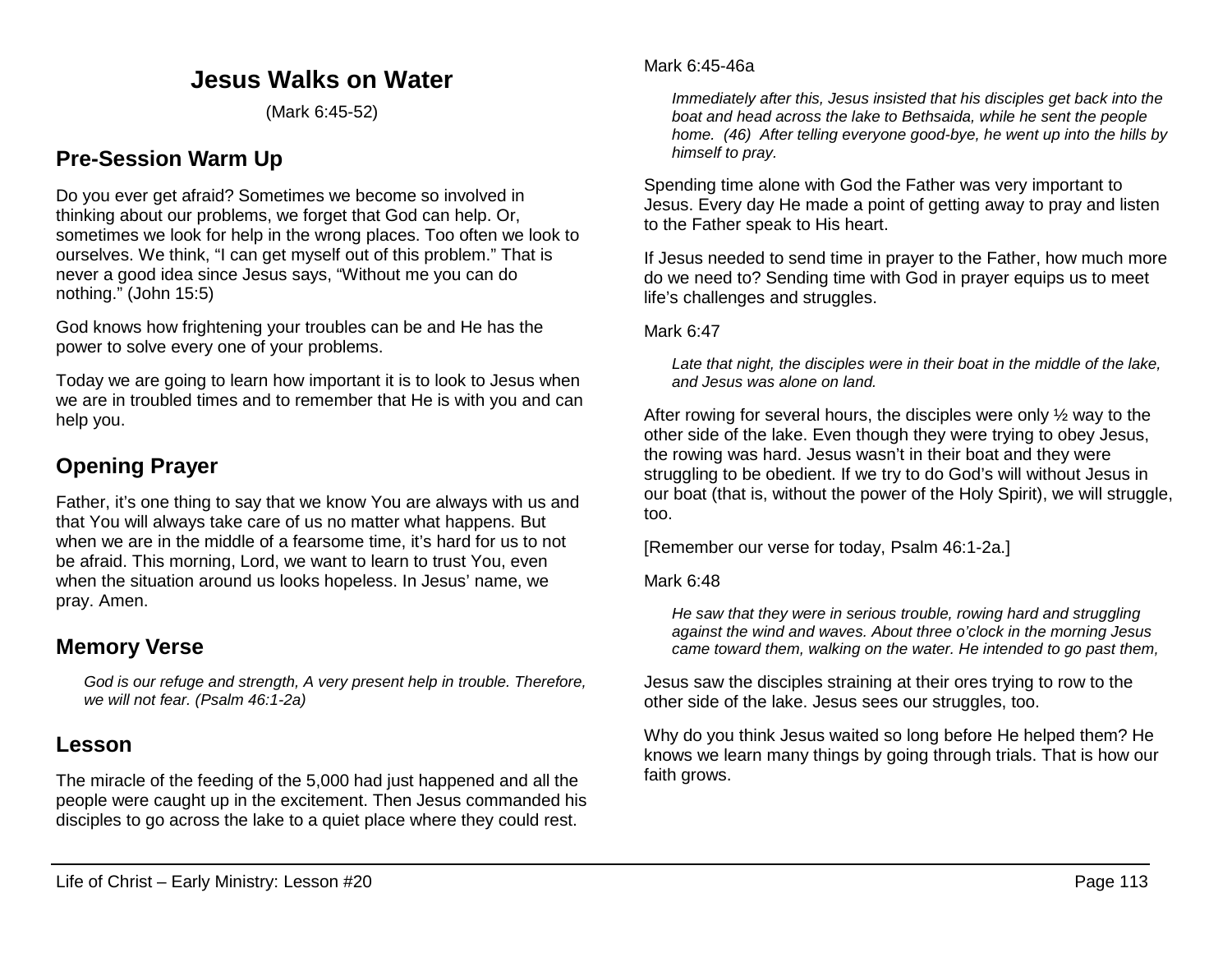Mark 6:48 says, "*Jesus came toward them, walking on the water*."

Jesus could have commanded the storm to stop from the sea shore or from the top of the mountain. He could have just appeared to them in the boat instantly. Why did Jesus come to them walking on the water? He wanted them to know He was God and that He has complete authority over His creation.

Mark 6:48 then says, "*He intended to go past them*."

Why did Jesus intend to pass by them? He wanted them to notice Him. Jesus wants us to seek after Him, too.

What do you think the disciples were doing at that time? They were in the middle of a violent storm; the waves were huge. They were scared. They were straining at rowing. They were probably bailing water out of the boat. They were busy trying to get to the other side of the lake. They were so busy trying to obey Jesus that they might not have seen Jesus coming to them walking on the water.

Sometimes we can be so busy serving Jesus that we don't see Him in the middle of our struggles. We get our eyes off Jesus and onto our problems and we forget that Jesus can help us.

[Remember our verse for today, Psalm 46:1-2a.]

Mark 6:49

*but when they saw him walking on the water, they cried out in terror, thinking he was a ghost.*

Why did it terrify them to see Jesus coming to them walking on the water? They didn't expect Him to come miraculously. They thought He was a ghost.

We should always expect Jesus to be with us. Jesus was looking for faith, but He found fear.

Mark 6:50

*They were all terrified when they saw him. But Jesus spoke to them at once. "Don't be afraid," he said. "Take courage! I am here!"*

Jesus didn't let them stay afraid. He spoke to them and they knew His voice. John 10:4 says, "*The sheep follow Him because they know His voice*." How do we know God's voice? By studying the bible.

Jesus speaks to us to calm our fears, too. He wants us to trust Him. When you are in a troublesome time, do you have faith that God will give you all you need to go through the trial?

[Remember our verse for today, Psalm 46:1-2a.]

Mark 6:51

*Then he climbed into the boat, and the wind stopped. They were totally amazed,*

What happened when Jesus got in the boat? What does the text say? The wind stopped!

When I let Jesus into my boat (that is, when I trust Jesus in the middle of a trial), He gives me peace.

Why were the disciples surprised that the wind stopped when Jesus got into their boat? They had never experienced a terrible storm like that to stop instantly.

Mark 6:52

*for they still didn't understand the significance of the miracle of the loaves. Their hearts were too hard to take it in.*

Why were their hearts hard? They didn't believe that Jesus was God and that He was all powerful and more than able to help them.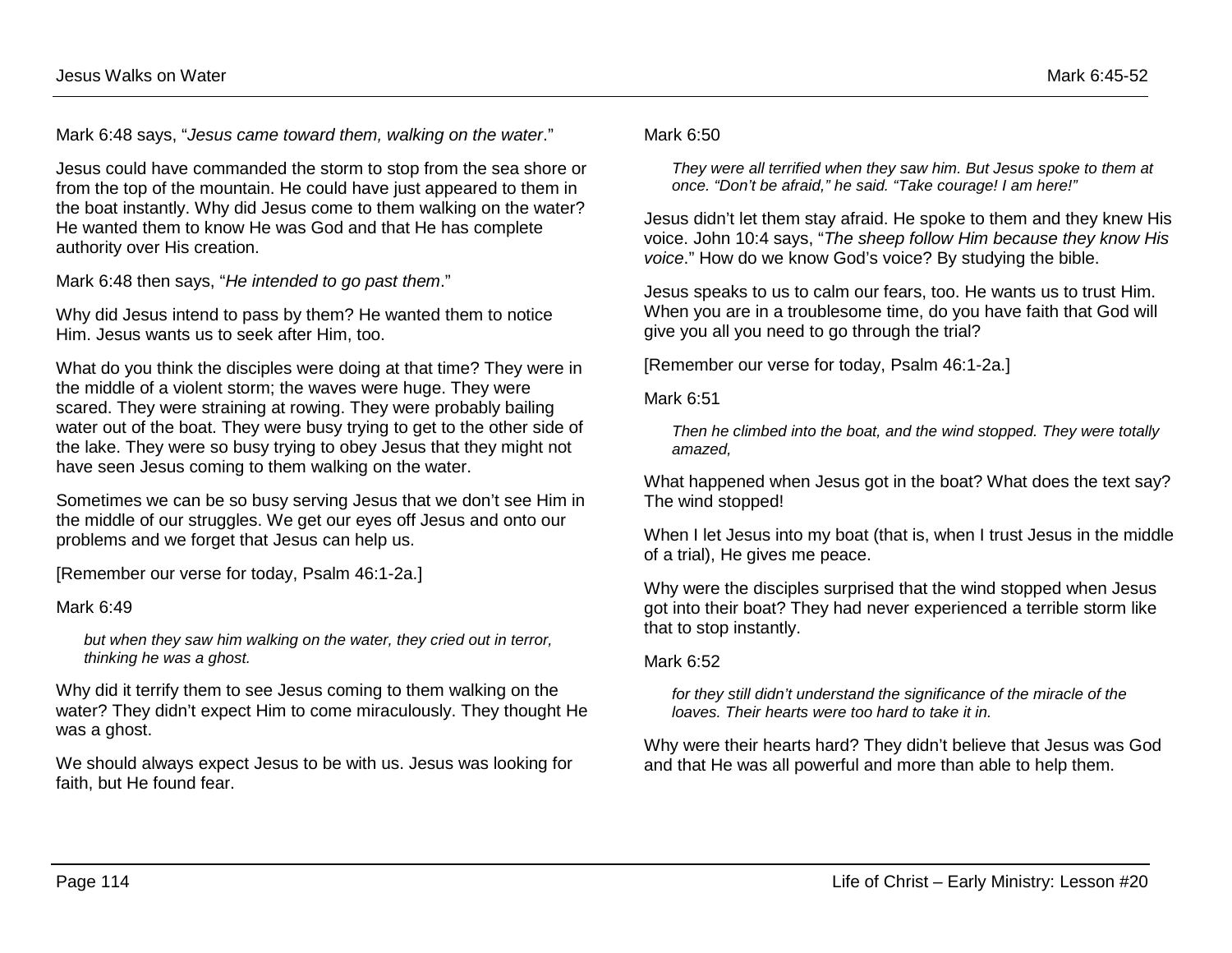What do the loaves represent? (The word of God.) The disciples did not have complete faith in God's Word.

#### *Conclusion*

The Bible says we can expect to have troubles in our lives (John 16:33). At times those problems may seem to crash all around you, like waves in a storm. If you keep your mind focused on the difficulty, you become discouraged and want to give up. It's not easy to keep going through the hard times in your life. But as you look to God for help, that is, as you get in the boat with Jesus, He will calm the storms of your life. We need to stay in the boat with Jesus, too.

## **Closing Prayer**

Thank You, Father, that You are with us always. Help us to think about You and Your great power instead of worrying about our own problems. Help me to trust You to take care of my problems. In Jesus' name, we pray. Amen.

# **Learning Activities**

### **Craft Corner**

#### *Paper Boats*



### Procedure:

Begin with a square sheet of paper.

1. Fold the paper in half:



2. Crease one side of the folded paper:



3. Fold in the corners as shown:



4. Fold half of the paper over:

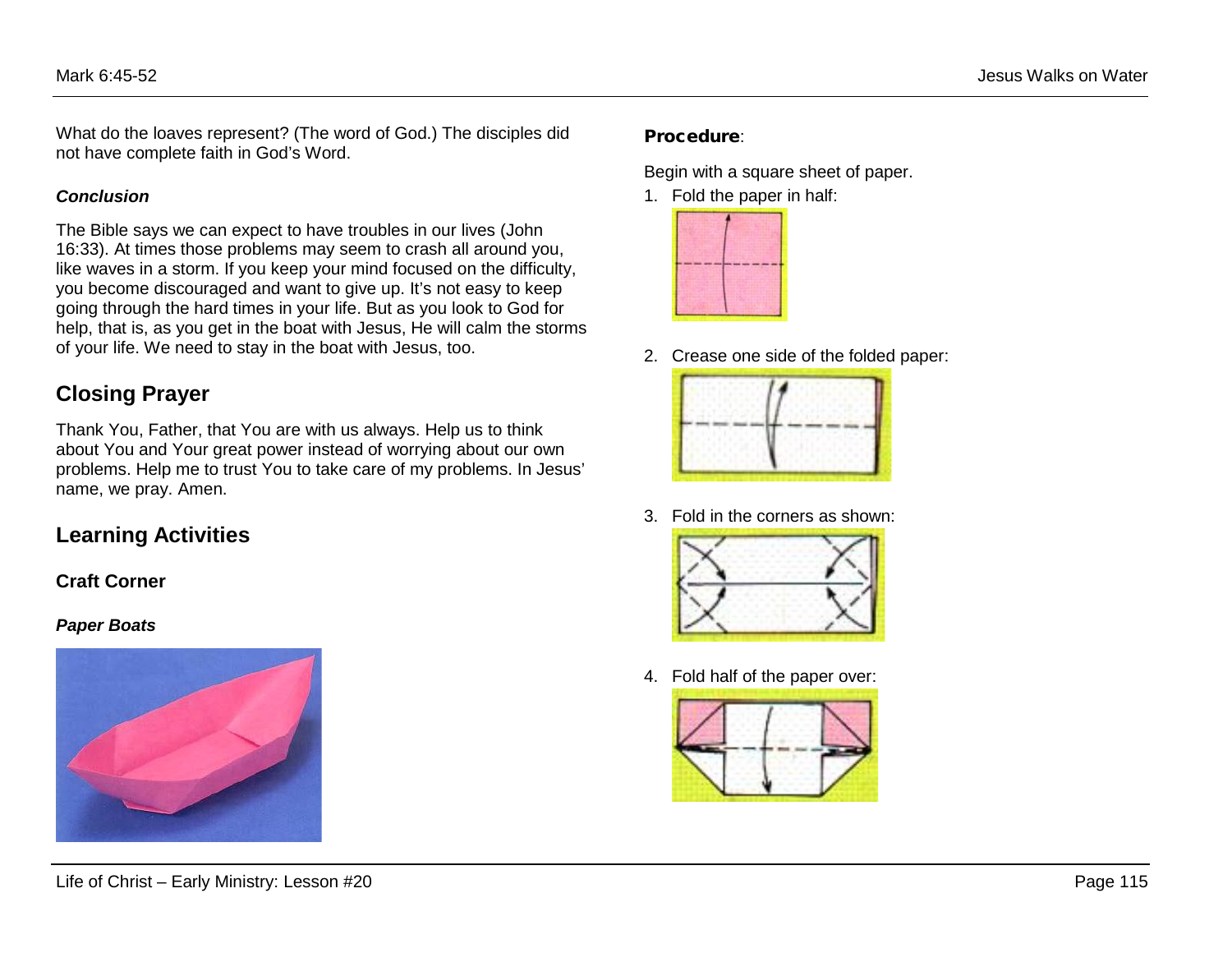5. Turn it over:



6. Fold down the corners:



7. Fold in half:



8. Make creases, then open from the top and flatten:



9. Fold ends to middle and make creases. Open again, keeping creases in place:



10. Crease the sides as shown to help the boat stand up:



## **Game Center**

Use the following review questions in a game of your choice:

- 1. What did Jesus command the disciples to do? (Get in the boat and go to the other side of the lake.)
- 2. What did Jesus do as soon as the boat load of disciples sailed away? (He went up on a hill to pray.)
- 3. Why is it important for us to spend a quiet time every day praying to God? (It equips us to meet life's challenges and struggles.)
- 4. When the disciples were about four miles out to sea, what happened? (A fierce storm arose.)
- 5. What would you have thought if you saw someone coming to you walking on the water in the middle of a raging, stormy sea? How did the disciples react? (They thought it was a ghost!)
- 6. Why did Jesus wait so long to come to them? (He wanted to test their faith)